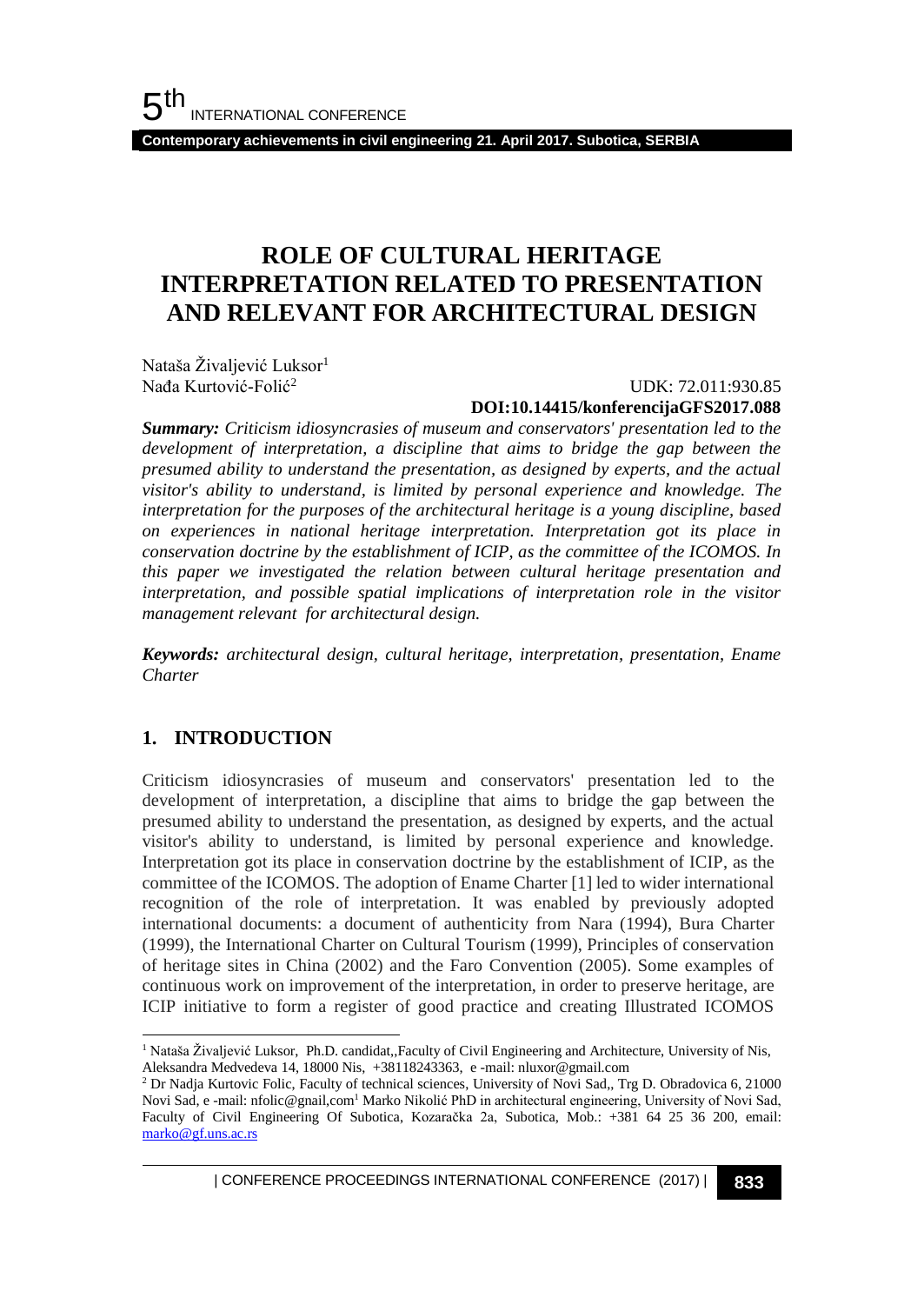Charter of interpretation and presentation of cultural heritage sites. The interpretation for the purposes of the architectural heritage is a young discipline, based on experiences of national heritage interpretation. Freeman Tilden (1883-1980) is considered to be father of the discipline. His theoretical principles were explained in a book *Interpreting our heritage* (1957), best known by its most frequently cited thought:"Through interpretation, understanding; through understanding, appreciation; through appreciation, protection". Tilden has given an important contribution to the acceptance of the concept of **message interpretation**, as very significant one, from the standpoint of management. He modeled his theoretical work based on the experience of working with the National Park Service USA (Colonial Williamsburg). Experience in the interpretation of natural heritage has proven very useful for architectural heritage interpretation. In this paper we investigated the relation between presentation and interpretation, as well as, if there are spatial implications of interpretation role in the visitor management.

## **2. THE HISTORY OF SCIENTIFIC FOUNDATION OF INTERPRETATION**

The development of scientific methods for interpretation has begun in 20th century, unlike the methods for presentation which had begun to emerge much earlier. Scientific features in this case are based primarily on scientifically collecting and processing of data (for which, broadly accepted term is "visitor study"), as well as the study of learning process of different target groups. In the illustration of the process of interpretation (Fig.1), this segment is shown in the lower left corner and labeled "Analysis of visitors and markets".



*Figure 1. Viverka Interpretative process* [2]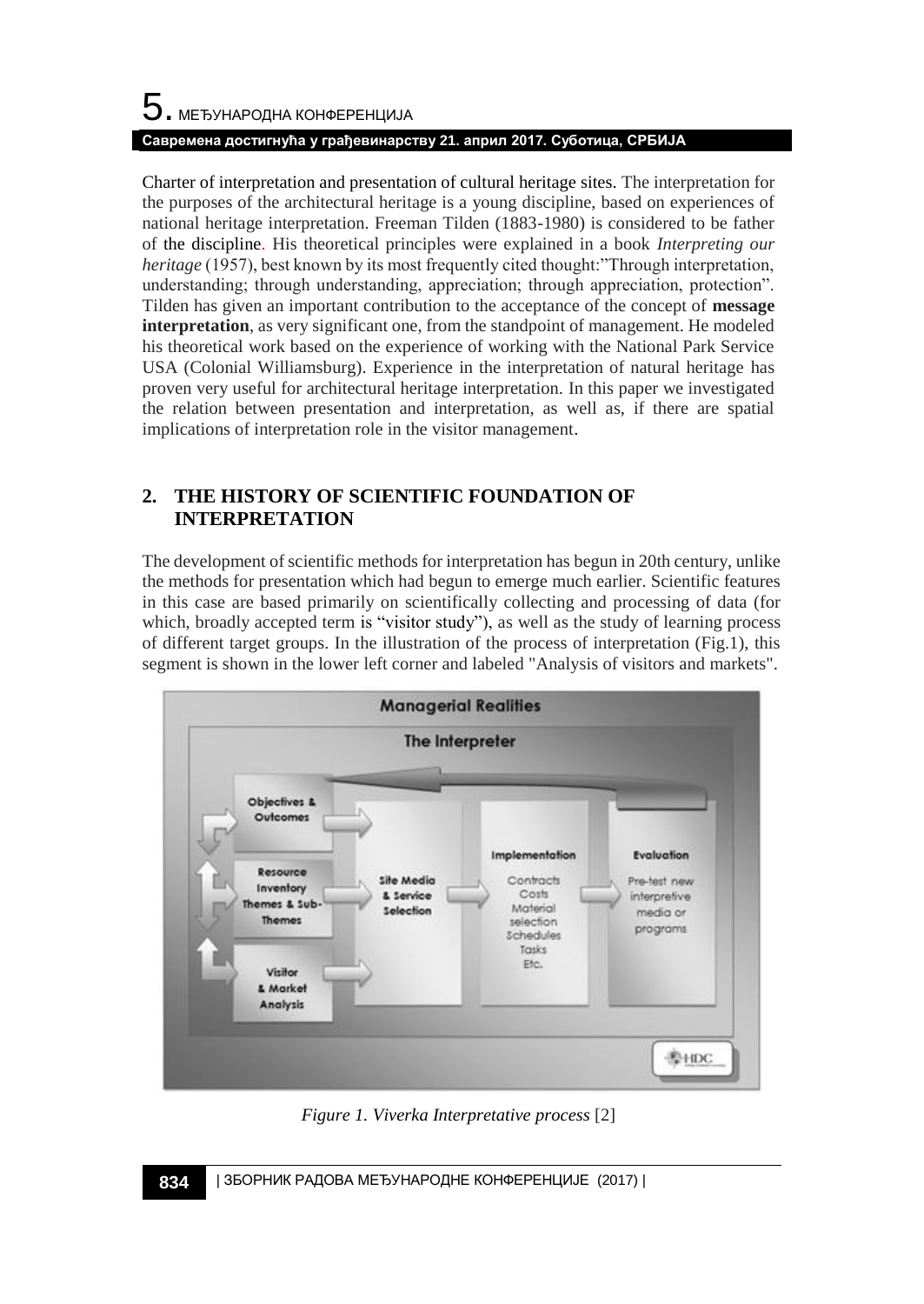#### 5 th INTERNATIONAL CONFERENCE

#### **Contemporary achievements in civil engineering 21. April 2017. Subotica, SERBIA**

The right approach in measuring of the visit is essential and it is a matter of skill of researchers; what to measure sometimes has the status of business secrets, because of its significance for the visitor management. Need for scientific approach to visitor study, emerged in the late nineteenth century, when the museums, heritage buildings and archaeological sites became more open to the general public. In contrast to the European institutions, which have traditionally been financially assisted by aristocracy or means of from the state budget, American museums and parks of nature depended entirely on performance. Since 1920, their management have worked intensively on methods for improving the performance, in order to remain attractive to patrons, and started conducting the visitor study for proving the educational purposes for future funding. "Visitor study", as a general term, covered all research in relation to the visitors.

The next phase of the development began after the Second World War, and was marked by the Bloom's (Bloom) mutually exclusive taxonomy of educational objectives in three domains:

- Cognitive dealing with the facts and concepts, memory, analysis and synthesis of information,
- Affective dealing with attitudes, beliefs, feelings, values and
- Psychomotor related to hand-eye coordination, muscular and movement of the art [3].

The scientific methodology adapted for this purpose was taken from applied sociology and social policy research [4], in addition of the theory of learning. In the initial phase of development of visitor study, psychologist Edward P. Robinson gave significant contribution as well as his assistant Arthur Melton, by using space-time quantification of the behavior of visitors i.e. elaborating methods of observation which are applied in psychology. Robinson has developed a method of hidden observation, and Milton is first who identified the tendency of visitors to turn to the right (published 1933 у *Studies of the Installation at the Pennsylvanian Museum of Art*) [5]. Since Milton, research of attract and retain attention became common. The influence of the research in US firstly spread to the UK during the 1960s, and then to the other European countries in the 1970s and 1980s, when the number of visitor study sharply increased. Shettel investigated the effectiveness of exhibition for the target group, by measuring knowledge before and after a visit [6]This method has been improved by Scraven [7]. Alt was briefing Milton contemplations and he suggested techniques for modern audio-visual exhibition of Natural History in the British Museum in 1979 (*Improving Audio Visual Presentation*) [8]. Results of detailed studies have led Alt to cast doubt on the validity of the theory of attracting and retaining attention, since it was observed that successful exhibitions attract fast but did not retain attention long, not much different than unsuccessful exhibition that did not attract attention in the first place [9]. At the end of the 1980s and 1990s visitor studies have turned into a profession, and focus of research had gradually shifted from **the exhibition to visitors.**  Marilyn Hood investigated why people do not visit museums, and how they spend their free time and why, in particular their psychographic motivation - values, attitudes, perceptions, interests, expectations and satisfaction of setting. In the next stage, studies became oriented to socio-cognitive context. For example, generalized, people tend to follow each other and coordinate their own views and opinions with others, and therefore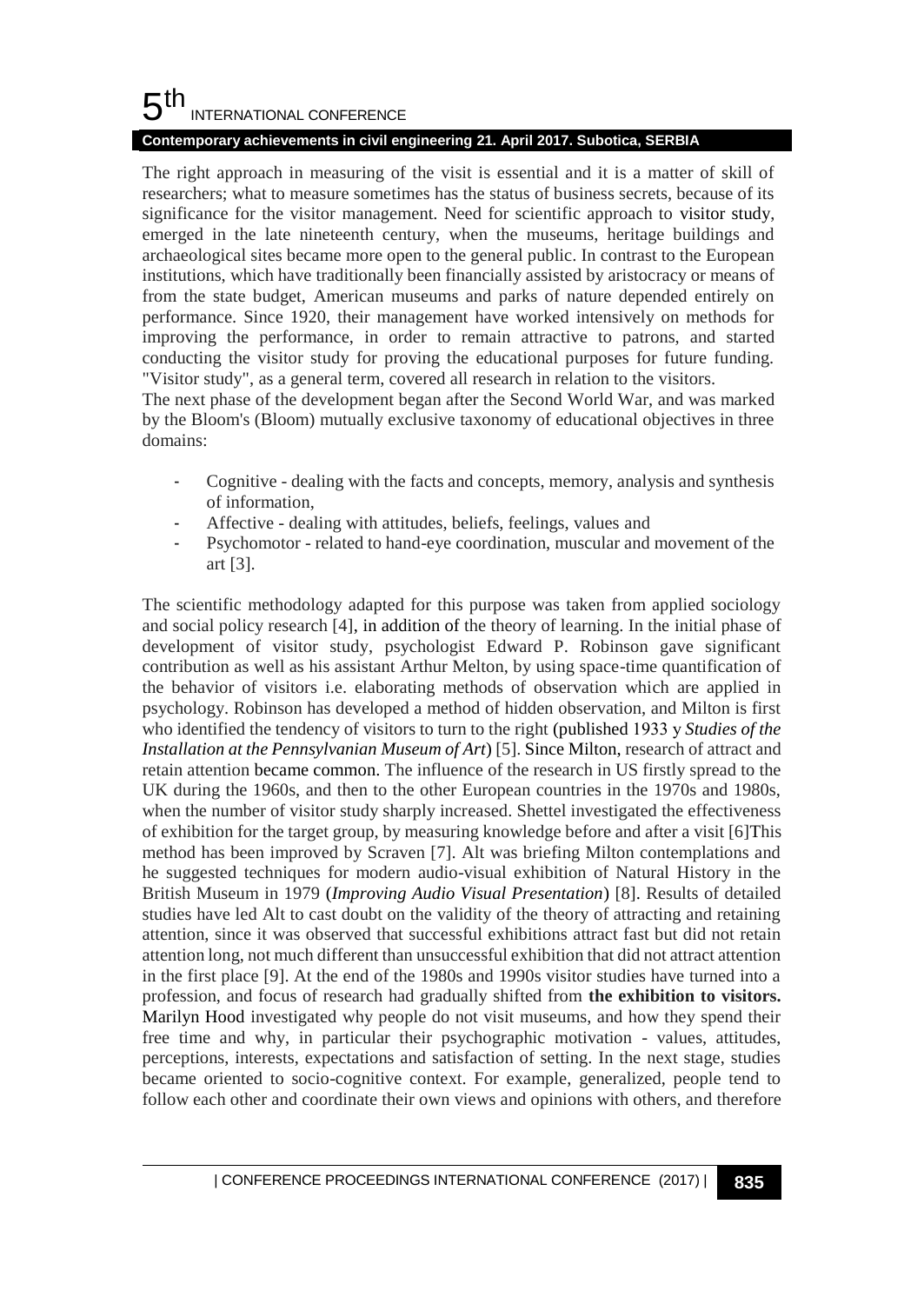#### **Савремена достигнућа у грађевинарству 21. април 2017. Суботица, СРБИЈА**

Loomis [10] researched relation between people and space, combining all three Bloom criteria:

- demographic and psychological characteristics of visitors that indicate which visitors are the most dedicated,
- Process dimension of the visit, which indicates whether the visitors and the social and physical environment match
- The outcome of the visit, experientially and behaviorally [11].

From the foregoing, it is clear that the methodology has developed gradually, and according to Fritch, it can be generalized to three stages, which correspond to the focus of the methods:

- exhibition(an approach of Robinson, Melton, Shettel, Screven, Alt,),
- individual visitors (an approach of e.g. Marylin Hood),
- wider social / physical context of a visit to a museum or a local community(Loomis, Falk and Dierking).

At the end of her analysis, Fritsch estimated that visitor studies led to creating model that included personal, social and physical sphere, which together form a whole [4]. Research by Falk in Dierking (1992) had shown early that there is a growing need for visitors to decide for themselves what to see and how, according to personal preference[3]. Other researchers confirm the trend towards individualization of the experience during the visit, and because of it, interactivity has become the new "buzz word" of interpretation. In recent years, it was explored how the individualization of experience affected the space. Depending on the needs of visitors and the program (whether it is a museum, post-museum or the Visitors Center with exhibition space), the concept of space must adequately consider the need for individualization of experience. In one of the meanings, individualization of experience is predominantly based on the use of ICTs, which often do not imply specific spatial requirements, in addition to the usual, related to the movement of visitors. The movement must be directed, for practical reasons, but the visitors must be allowed to leave, choose the tour routes - shorter and longer, and be allowed to retain at some spot, according to personal preference.

Archaeological parks got newly constructed elements that are needed to achieve the social function of built heritage, namely: the museum, visitors' centers, paths, footbridges, ramps, fences and others. Visitors' centers include: offices, cafes, souvenir shops, showrooms and sanitary blocks. New elements and the buildings are expected to be architecturally distinctive, clearly distinguishable from existing facilities, but not to stand out too much compared to the existing heritage. What happened was that the "inconspicuous" was perceived as a "seedy" in the 1970s and 1980s, leading to the architectural failures (Fig. 2). The approach was somewhat corrected, and architecture of such facilities had become significantly more representative. In terms of space, visitors' centers are less demanding then museum buildings and can often be small in area (average area is  $50m^2 - 150m^2$ ). It is needed they include the reception desk with a ticket office and toilets; In some cases, natural light is not necessary and may not be located at the heritage site, but in such cases it is desirable to include space for 5D projections; each of these facilities can be placed in a separate building.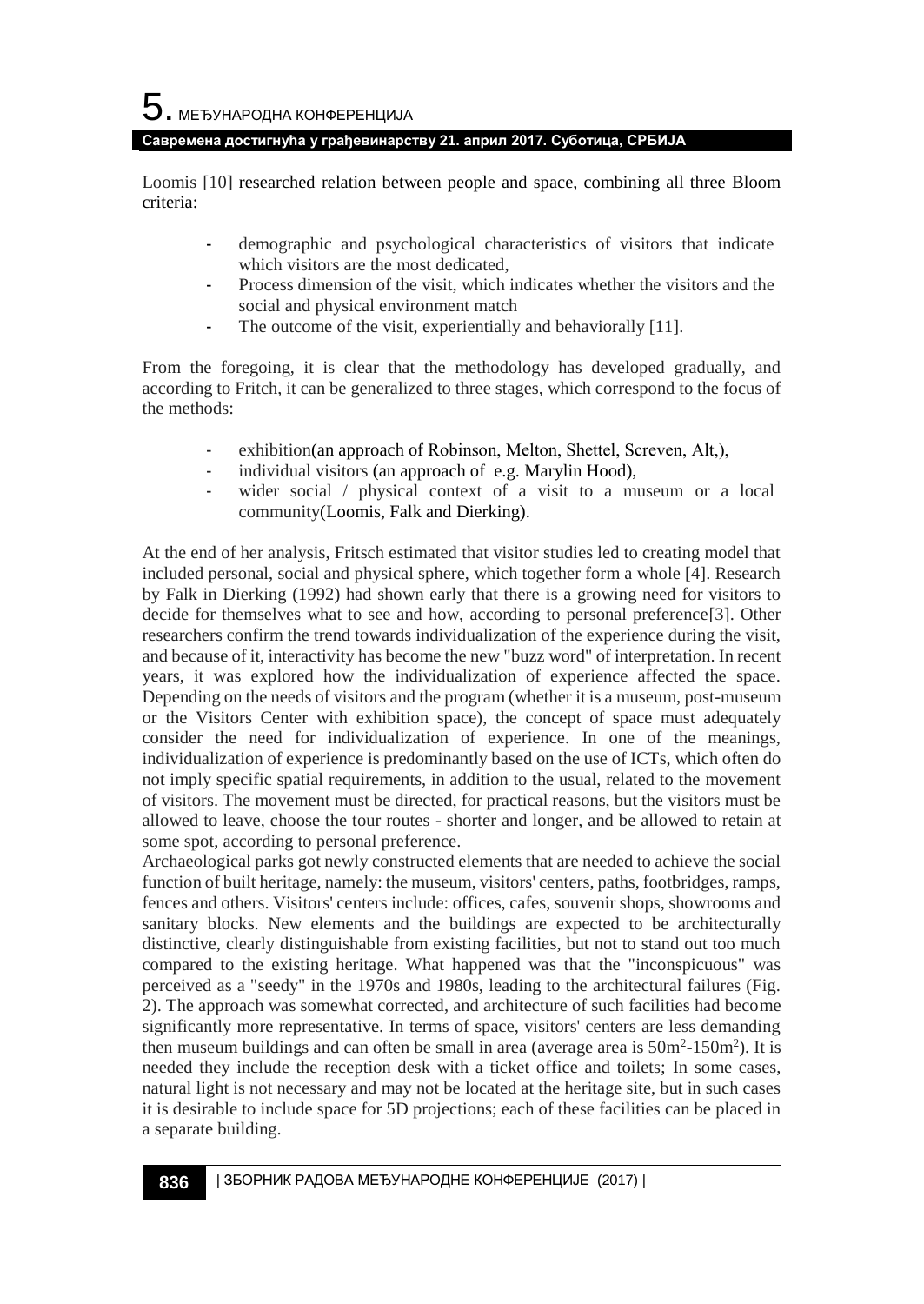**Contemporary achievements in civil engineering 21. April 2017. Subotica, SERBIA**



*Figure2 Visitor centre in Chartvell, designed byPhillip Jebb in 1972* [12]

## **3. THE ROLE OF INTERPRETATION IN THE VISITOR MANAGEMENT AND RELATION TO PRESENTATION**

Visitor management requires an understanding of spatial requirement presentation, interpretation and their interdependence, which is, basically, an architectural problem. For very long time, only words of experts were "heard", embodied in the heritage presentation. The term "presentation" comes from the Latin verb "**praesentare**", which means to put in front of, or Late Latin "**praesentatio**" - representation, submission of the proposal, and it's usually by someone of higher status. With the same root "**present**-", there is widely used homonym meaning gift, giving someone something, implicit in the name of friendship and **present**, obvious. "Interpretation" is derived from the Latin "i**nterpretatio**" or "**interpretor**" whose meaning can be: explanation, exposition, understanding, translating. In museology, besides the term "**interpretation**", it is used the term "mediation", which emphasizes its mediating role. The etimology of words reveals different roles of the presentation and interpretation.

The presentation precedes interpretation, interpretation is applied (only) for those who need it. Presentation does not rule out the possibility of personal experience; it is expected to - establish communication with a visitor at the artistic level. However, it is certain that many visitors, e.g. children of certain age, are not able to recognize artistic communication, and for that reason, didactic role of heritage cannot become reality. If thematic presentation is not adapted to children, the interpretation is more useful if it is more personalized, or better adapted to a particular group of visitors in the present.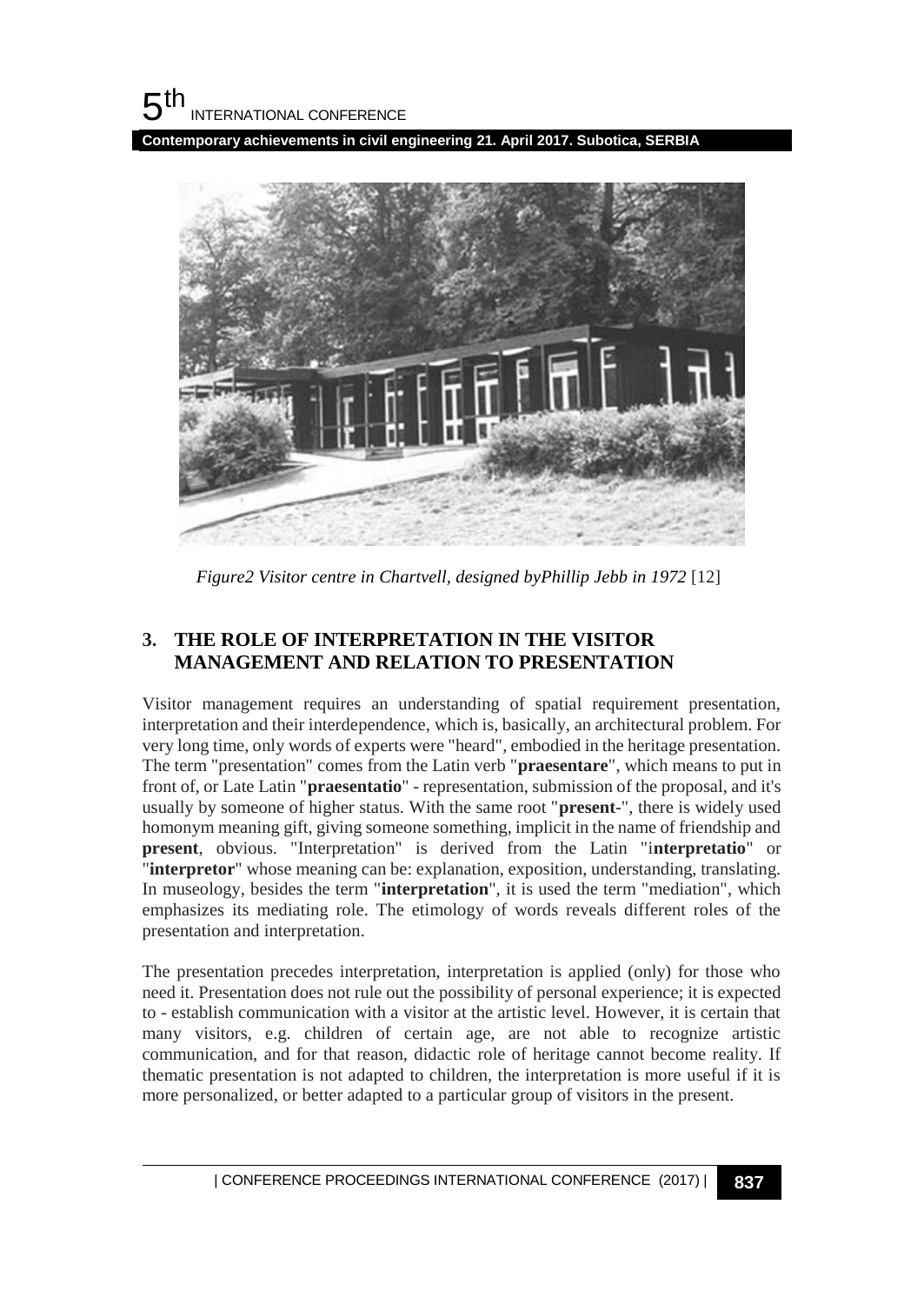#### **Савремена достигнућа у грађевинарству 21. април 2017. Суботица, СРБИЈА**

According to the unofficial opinions coming from ICIP, a presentation is a form of interpretation – the one that comes from the professional community. According to Tilden, presentation is determined at the beginning, with the goals of the intervention. The level of presentation depends on the specific case  $-$  e.g. if the building reached its physical end and its cultural values are not such that they can justify the costs of renovation or reconstruction, than the ruins can be presented as such. After the type of presentation is determined, realizations begin by measuring facility. Presentation is the "**state**", firstly a goal that should be reached, and then one that must be maintained. On the other hand, the interpretation is a creative "**process**", and one that is frequently re-created. *Interpretation is considered to be the public explanation or discussion of a cultural heritage site, encompassing its full significance, multiple meanings and values.(Ename Charter 2008)*. More specifically, the interpretation can be defined as *"a communication process, designed to reveal meanings and relationships of our cultural and natural heritage, through involvement with objects, artifacts, landscapes and sites*" [13].

Principles of interpretation according to Ename charter refer to the folowing :

- Principle 1: Access and Understanding
- Principle 2: Information Sources
- Principle 3: Attention to Setting and Context
- Principle 4: Preservation of Authenticity
- Principle 5: Planning for Sustainability
- Principle 6: Concern for Inclusiveness
- Principle 7: Importance of Research, Training, and Evaluation

These principles, thus abstracted, are equally applicable to the presentation and interpretation, and it may seem, that there is no essential difference. The difference becomes visible while analyzing Tilden 6 principles of interpretative communication. Among these principles, the fourth ("*The chief aim of Interpretation is not instruction, but provocation*").is the most vulnerable to the criticism that comes down to the question of where the stimulus stops and starts manipulation.

#### **4. DISCUSSION AND CONCLUDING REMARKS**

From marginal discipline, interpretation has gradually attracted considerable interest and support of the public at the national (e.g. in England, Scotland, Sweden) and international level (NAI, Interpret Europe). Interpretation relies heavily on volunteer work and involvement of local communities in contrast to the presentation which relies on the work of experts. However, in recent times, this difference is slowly disappearing in the shift towards "post-museum 'and due to efforts of experts to make presentation more inclusive and more interactive, as well as the training of professionals for the new profile, specialized for interpretation. These trends make the line between interpretation and presentation additionally vague. Simply put, the presentation can be understood as "unchangeable", "solid" part of the settings (hardware) in combination with irrefutable facts ("system software" of the exhibition or the presentation of cultural heritage), and the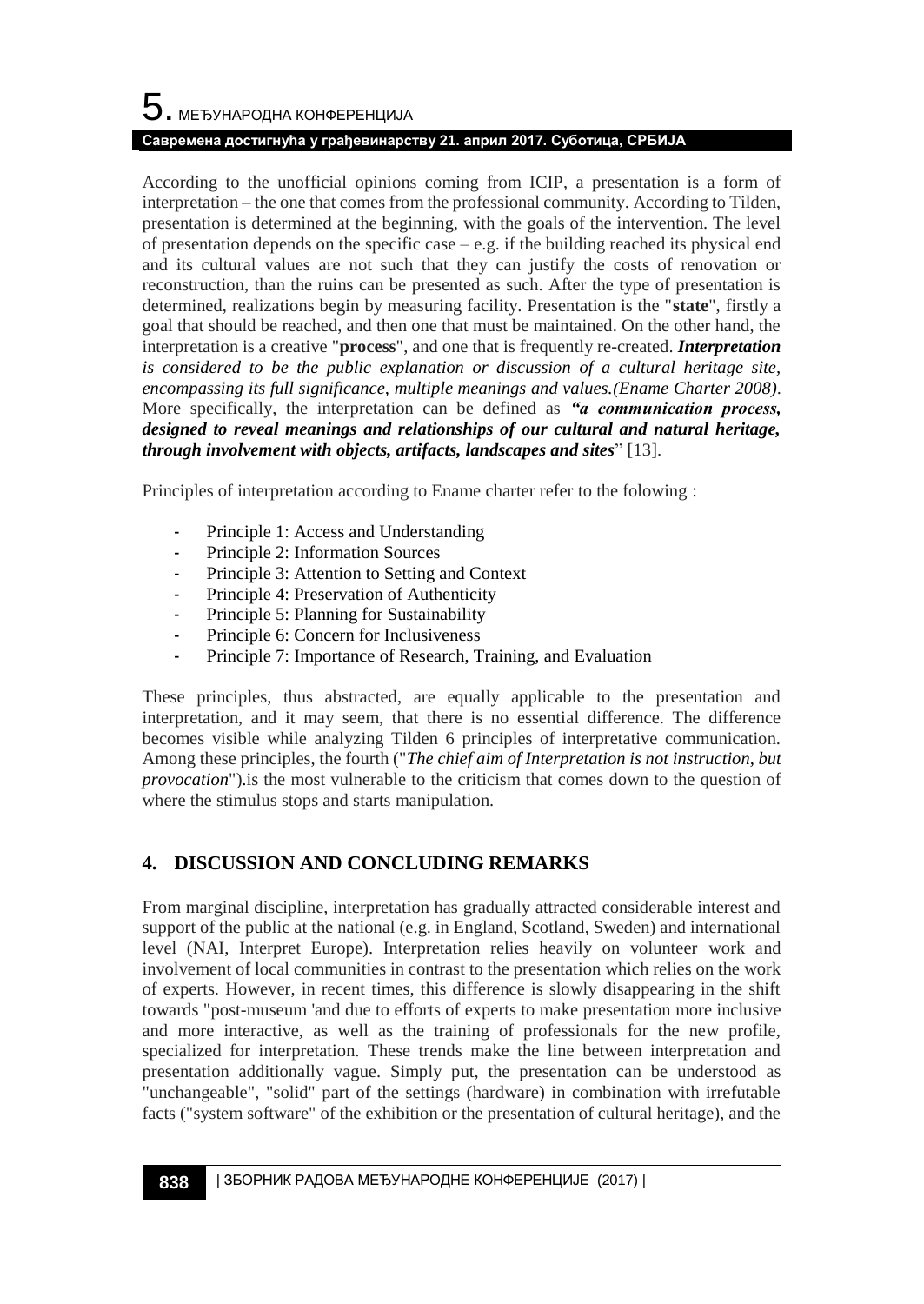#### 5 th INTERNATIONAL CONFERENCE

#### **Contemporary achievements in civil engineering 21. April 2017. Subotica, SERBIA**

interpretation – its remaining software part, mainly its "user interface". Heritage presentation is, by priority, focused on the subject of exposure, while focus of heritage interpretation, across the time, turned to the visitors. However, it cannot be said that the presentation focused on the objective and the subjective interpretation of reality, or that interpretation has a monopoly on the individual experience of artifacts in relation to the presentation. Rather, one could say that interpretation makes heritage more accessible, in the broadest sense, enriching communication between visitors and artifacts or objects of architectural heritage, in general. Special significance of heritage interpretation consists in contribution that high art becomes accessible to all interested in it.

From the above discussion we can conclude the following:

- Interpretation is raised to the level of behavioral science, and as such may contribute availability of built heritage;
- Interpretation and presentation play an equal role in establishing communication with visitors and they are mutually reinforcing;
- There are no implications that architectural program has significant spatial requests, apart from usual access of all, and predicting and designing of spots of congestions around ICT equipment or other means that provide interactivity.

### **ACKNOWLEDGEMENTS**

The work reported in this paper is a part of the investigation within the research project TR36042 supported by Ministry of Education, science and technological development of the Republic of Serbia.

### **REFERENCES**

- [1] ICOMOS. (2008). The Charter for the Interpretation and Presentation of Cultural Heritage Sites. Quebec City: ICOMOS.
- [2] HDC (2016). *Viverka Interpretative proccess.* USA: Heritage Documentation center.
- [3] Falk, J. H., & Dierking, L. D. (1992). *The Museum Experience.* Washington: Whalesback Books.
- [4] Fritsch. (2010). In the beginning. *AHI Journal* , 1 .
- [5] Lawrence, G. (2010). Remembering Rate, Considering Culture: Perspectives on Museum Evaluation. *AHI Journal* .
- [6] Shettel. *Do We Really Really Need to do Visitor Studies?*
- [7] Scraven. (1976). *Ehhibit Evaluation: а Goal-referenced Approach.*
- [8] Alt, M. B. (1980). Four Years of Visitor Surveys at the British Museum (Natural History). *Museums Journal 80(1)* , 10-19.
- [9] Alt, M. B., & Shaw, K. M. (1984). Characteristics of Ideal Museum Exhibits. *British Journal of Psychology* (75), 25-39.
- [10] Loomis, R. (1989). *Countenance of Visitor Studies in te 1980s.* Fort Collins: Colorado State University.
- [11] Loomis, R. (1993). *Planning for the Visitor: the Challenge of Visitor Studies.*